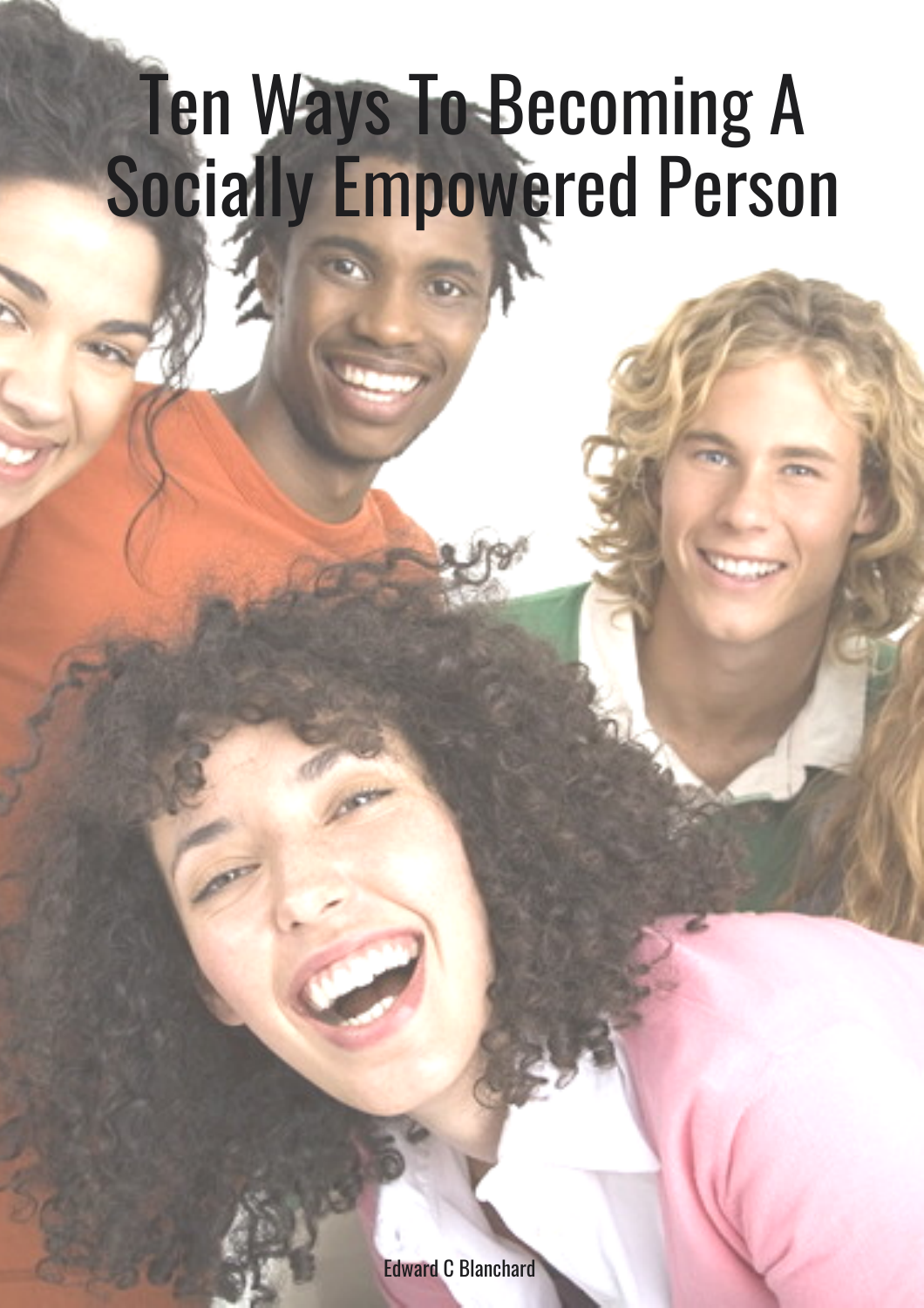# Ten Ways To Becoming A Socially Empowered Person

Have you come across a person who is so naturally friendly that when you put him inside a room of strangers, he'll be friends with almost everyone in no time? We call such a people-person, someone unbelievably nice and charismatic that he can charm anyone into doing anything.

A socially-empowered person achieves so much greatness, basically because of the people that catapult him to success. He earns the trust and all-out support of the people, whom he had helped before. He never runs out of help. He can do anything with the plethora of people behind him. All because he knows he maximises his social potential!

See, if you know your social skills and you make use of them, you will reach self-empowerment. Selfempowerment is making a general overhaul in your life and turning yourself into a happier and more successful person. If you can be one of those people-persons, then I can't see any reason why you will not succeed. You just have to know how to start.

#### 1. Be genuine.

Hypocrisy will just bring you all the way down. Be genuinely nice and interested to people. Once they perceive that you are Mr. Hypocrite with selfish intentions, you might as well say goodbye to selfempowerment.

#### 2. Be the greatest listener that you can be.

To earn the love and trust of the people, listen to their problems and sympathise with them. Do not just hear them out, listen to them with your heart. Make eye contact when the person talks to you. Listen as if every word matters, and it does. Brownie points when they find out that there is a confidante in you.

# 3. Laugh out loud.

I do not mean that you force yourself to laugh for every joke cracked by someone, albeit you do not find it funny at all.This means finding humour in things and not being too serious. A person oozing with an awesome sense of humour attracts crowds and eventually, attracts success.

## 4. Don't forget yourself.

In the process of fluttering around like a social butterfly, you might forget yourself, allowing everyone to push you over. Remember, love and value yourself before anyone else. If you deem yourself respectable and worthy of affection, people will flock to you and not trample on you.